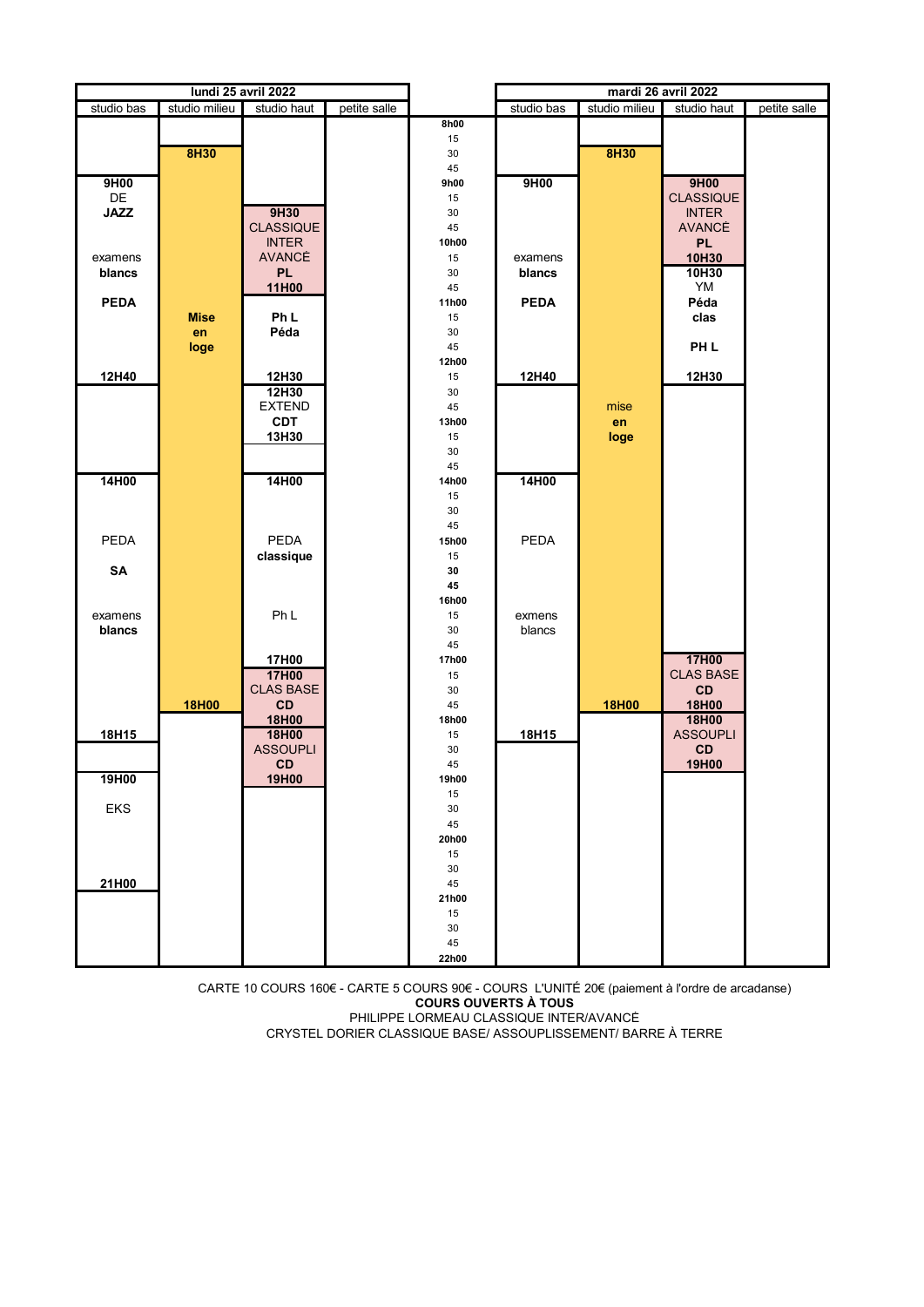| mercredi 27 avril 2022                                                                    | jeudi 28 avril 2022         |
|-------------------------------------------------------------------------------------------|-----------------------------|
| studio bas<br>studio milieu<br>studio bas<br>studio milieu<br>petite salle<br>studio haut | studio haut<br>petite salle |
| 8h00                                                                                      |                             |
| 15                                                                                        |                             |
| <b>8h30</b><br>8H40<br>30                                                                 |                             |
| 45                                                                                        |                             |
| 9H00<br>9H00<br><b>Mise en</b><br>9h00                                                    |                             |
| DE<br>15<br>loge                                                                          |                             |
| <b>RETOUR</b><br>30<br><b>9H45</b><br>45<br><b>EXAMEN</b>                                 |                             |
| 10h00<br><b>BLANC</b>                                                                     |                             |
| CLASSIQUE<br>15<br>examens                                                                |                             |
| 10H30<br>blancs<br>30                                                                     |                             |
| <b>Mise</b><br>YM<br>45                                                                   |                             |
| PEDA<br>Péda<br>en<br>11h00                                                               |                             |
| clas<br>loge<br>15                                                                        |                             |
| 30                                                                                        |                             |
| 12H00<br>PH <sub>L</sub><br>45<br>12H00                                                   |                             |
| 12h00                                                                                     |                             |
| 12H30<br>15                                                                               |                             |
| 30                                                                                        |                             |
| 12H30<br>45                                                                               |                             |
| <b>CLASSIQUE</b><br>13h00                                                                 |                             |
| <b>INTER</b><br>15                                                                        |                             |
| 13H30<br>13H30<br><b>AVANCÉ</b><br>30                                                     |                             |
| <b>PL</b><br>45                                                                           |                             |
| 14H00<br>14h00                                                                            |                             |
| <b>PEDA</b><br>15                                                                         |                             |
| examens<br>30                                                                             |                             |
| blancs<br>45<br>Carline<br>contempo                                                       |                             |
| CP <sub>PL</sub><br>15h00                                                                 |                             |
| <b>PEDA</b><br>Floriane<br>15<br>Stéphanie B<br>30                                        |                             |
| 16h00<br>45<br>16H00                                                                      |                             |
| 16h00                                                                                     |                             |
| 16H30<br>16H30<br>15                                                                      |                             |
| 30                                                                                        |                             |
| 45                                                                                        |                             |
| 17H00<br>17H00<br>17H00<br>17h00                                                          |                             |
| <b>CLAS BASE</b><br><b>CLAS BASE</b><br>15                                                |                             |
| CD<br><b>STAGE</b><br>CD<br>30                                                            |                             |
| 18H00<br>18H00<br>45                                                                      |                             |
| 18H00<br>18H00<br>18h00                                                                   |                             |
| <b>ASSOUPLI</b><br><b>ASSOUPLI</b><br>$15\,$                                              |                             |
| CD<br>CD<br>30<br>LO                                                                      |                             |
| 19H00<br>19H00<br>19H00<br>45                                                             |                             |
| 19H00<br>19h00                                                                            |                             |
| 19H15<br>15                                                                               |                             |
| <b>EXTEND</b><br>30                                                                       |                             |
| <b>EKS</b><br><b>CDT</b><br>45                                                            |                             |
| 20H15<br>20h00                                                                            |                             |
| 15                                                                                        |                             |
| 30<br>21H00<br>45                                                                         |                             |
| 21h00                                                                                     |                             |
| 15                                                                                        |                             |
| 30                                                                                        |                             |
| 45                                                                                        |                             |
| 22h00                                                                                     |                             |